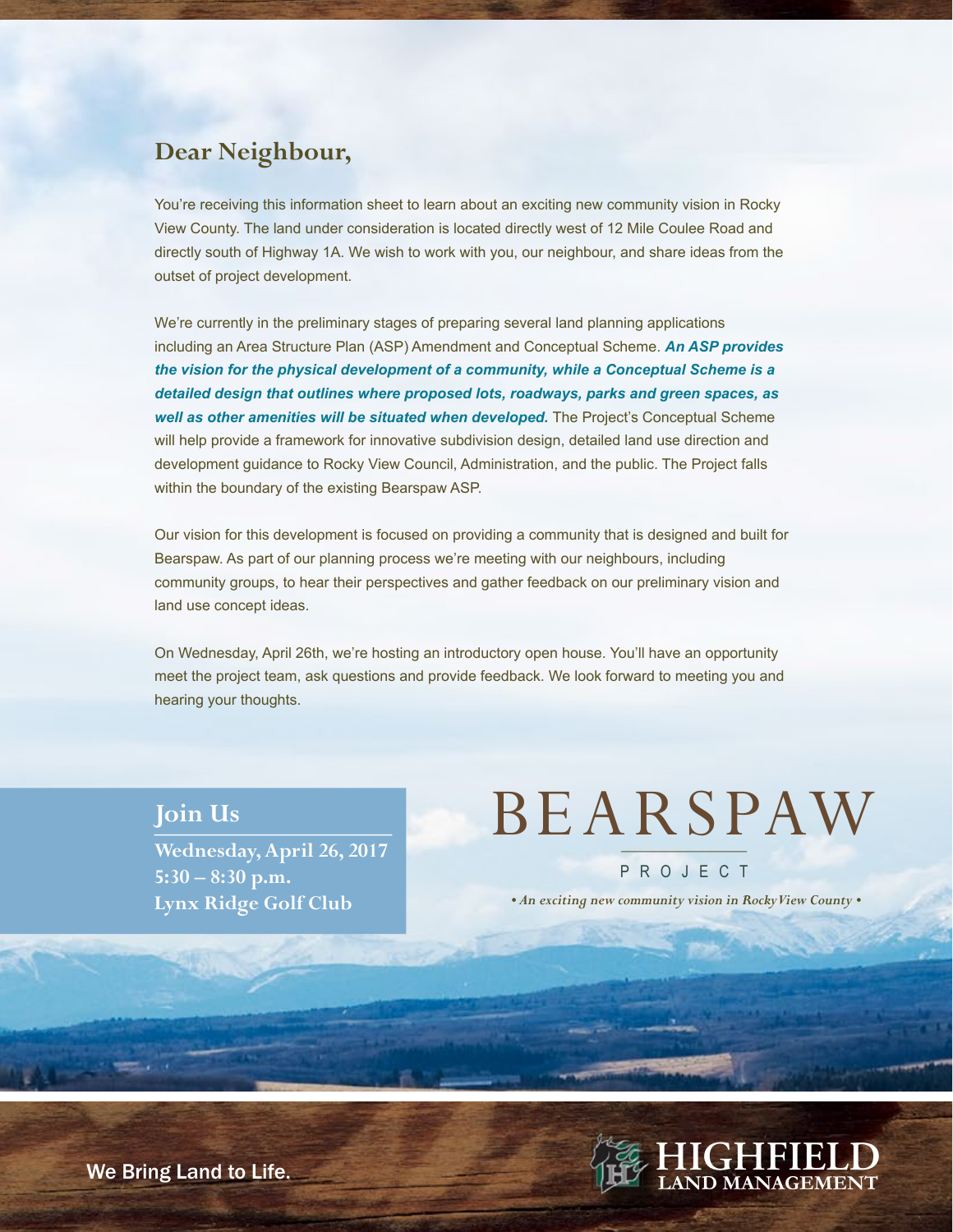# Vision Building and the set of the set of the set of the set of the set of the set of the set of the set of the set of the set of the set of the set of the set of the set of the set of the set of the set of the set of the set of

**We envision the Bearspaw Project to effortlessly connect urban amenities with an unrivalled residential lifestyle.**

**The design will be inspired by the site's breathtaking views and natural topography, making it a comfortable place to call home.** Inspired by other Bearspaw neighbourhoods, residents will appreciate a diverse range of quality housing types and parcel sizes, many of which back onto community pathways or take advantage of views of the Rocky Mountains. Natural features such as ponds, rolling hills and a creek that gently meanders its way into a stunning ravine and valley, are amenity spaces that will enhance connection with nature. Neighbours will be connected by natural pathways that provide a 'walkin-the-woods' experience. A Market Place comprised of commercial retail and convenience goods and services is envisioned to be a unique destination where conveniences and social connectedness intersect and enrich both the neighbourhood and greater Bearspaw community.

# **Preliminary Land Use Concept**



#### BEARSPAW P R O J E C T

Subject Lands

City of Calgary Boundry

Primary Roads

**Secondary** Roads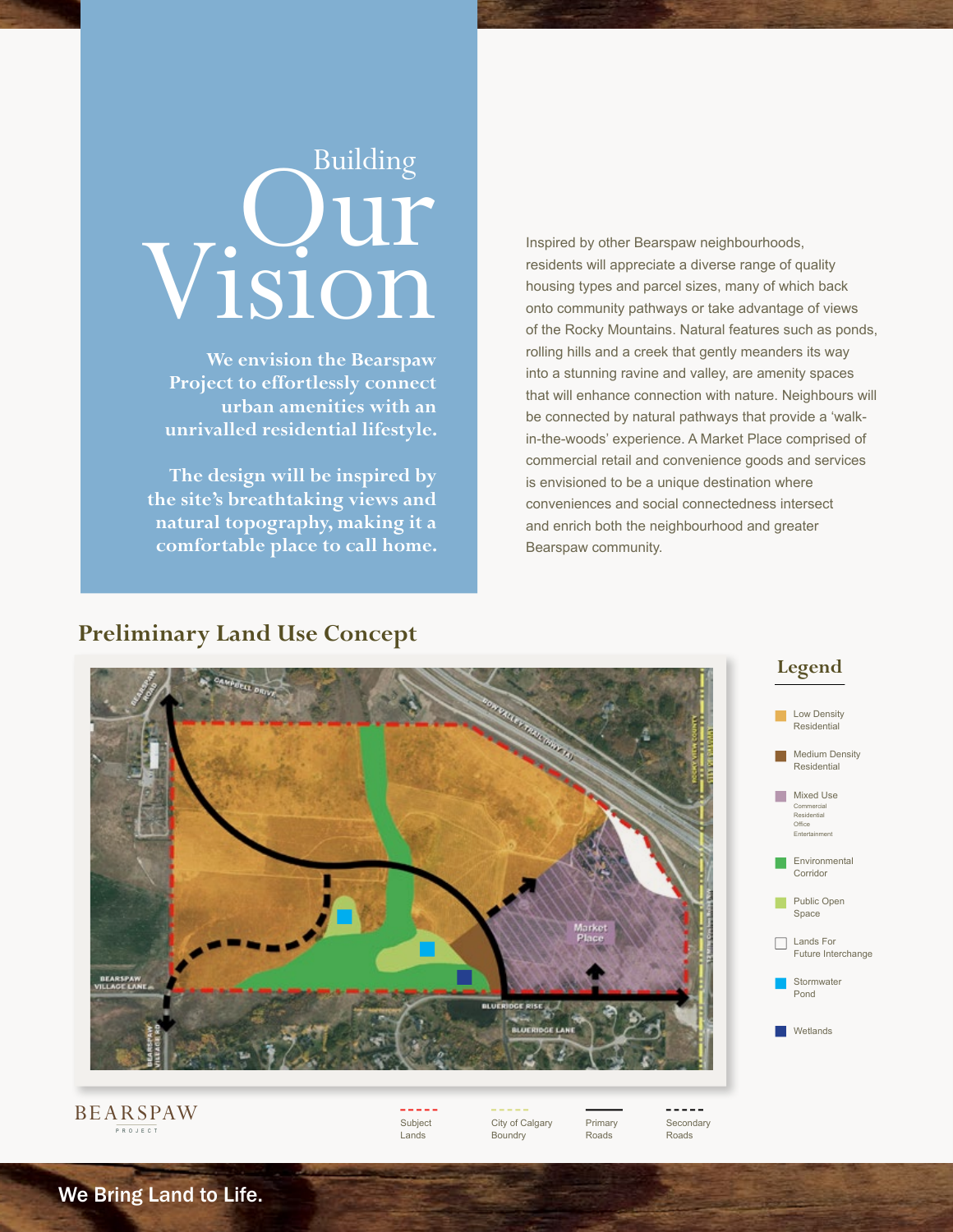# Design Objectives











**We believe the following design principles can guide the development of the Bearspaw Project Conceptual Scheme.** 

**Sustainable Living with a Plenitude of Open Space**

- The Community will be comprised primarily of low density residential with medium density units located closer to the Market Place
- Overall residential density is envisioned to achieve a target less than typical urban standards
- Municipal Reserve dedication will be greater than 10% of the lands

**Open Space Network**

- A vast and expansive open space network will encourage a 'walk-in-the-woods' experience within seconds of residents doorsteps
- Natural pathways will make use of the contours of the land

**Respect Natural Environment &Features**

**Diverse Housing Styles & Lots**

• Maintain the land's greatest assets: natural ravines and overland watercourses and wetlands

• Minimize the grading of land within the low density residential areas to embrace the topography and views

• Strategic groupings and locations of dwellings will leverage views and close-knit residential enclaves

- Complimentary housing styles will provide a range of residential scales and opportunities
- Senior housing that is sensitively integrated into the community

**Market Place**

- A unique destination where convenience and social connectedness intersect and enrich the Bearspaw Community and the region
- A mix of commercial retail and convenience goods and services